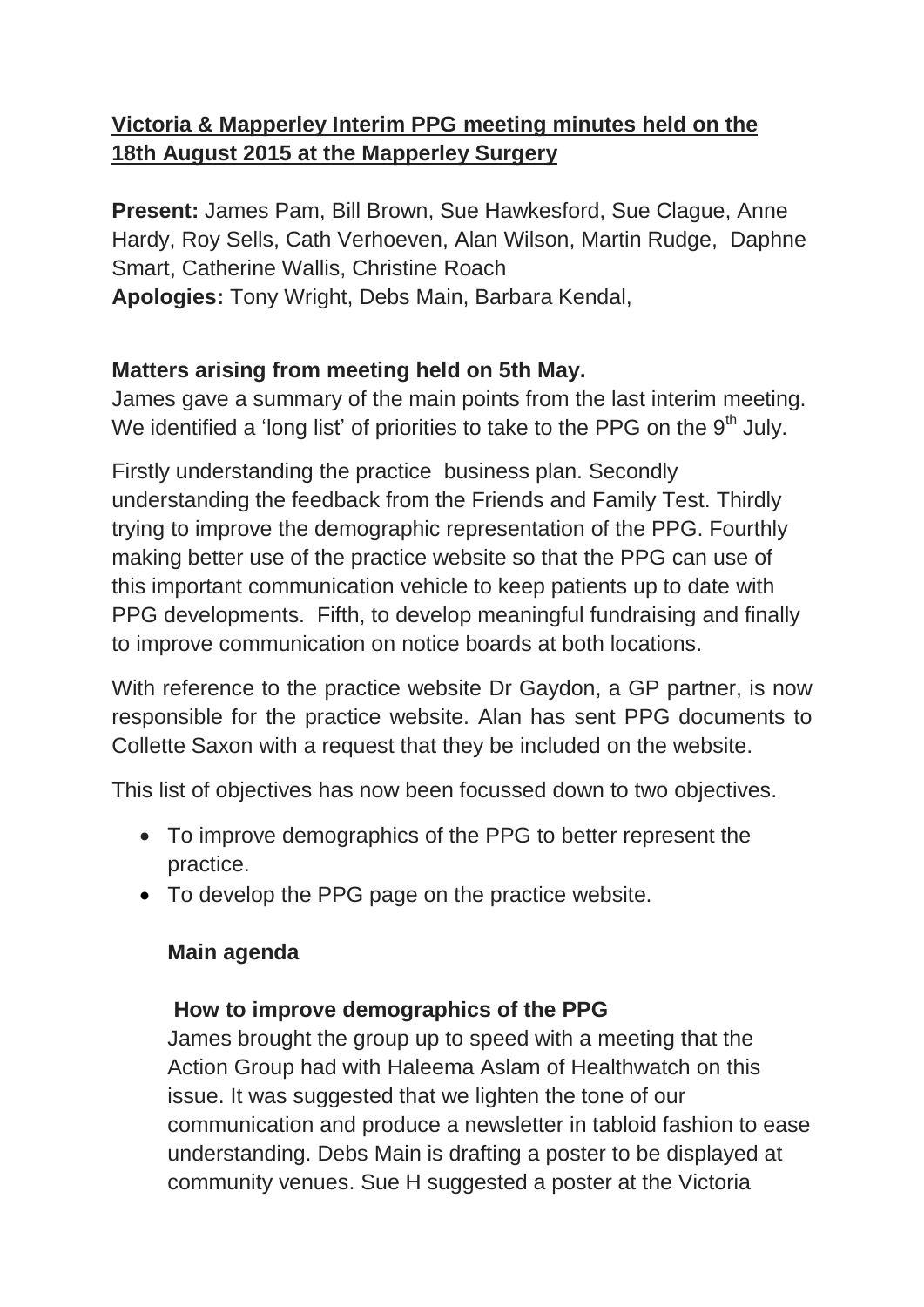Health Centre to encourage student participation. We will ask selected Faith Centres to display posters. Daphne will contact the New Testament Church of God. Catherine Wallis will link with St James, St Judes, Westdale Lane Baptist Church and the Methodist Church on Woodborough Road. Cath Verhoeven will contact the Good Shepherd Church. Posters to support these initiatives will be available shortly and then James will contact relevant members.

Cath Verhoeven and Anne Hardy have volunteered to talk to patients attending the two surgeries with the aim of recruiting new members.

#### **McMillan Fundraising event 25th September**

Anne updated the meeting on developments for this event. This is the first PPG fund raising event and all money raised will go to McMillan.

The event is now timed for 9.30 to 12.30 at the Mapperley Surgery. There will be a Cakes, bric a brac and book stall . Can we ALL help with either baking or donation of bric a brac or books. If you are able to help on the day then that would be very welcome. All donations can be left at either of the two surgeries. If you are able to help in any way please either email us on

[vandmppg@gmail.com](mailto:vandmppg@gmail.com) or leave a note for Collette Saxon at either surgery. She will get the message through to PPG organisers.

#### **Newsletter**

James said that Healthwatch had suggested a lighter tone to a PPG newsletter. It has been agreed that rather than publishing our own newsletter that we work in partnership with the practice newsletter. It has been agreed that the PPG can take up to 25% of the content of the Practice/ PPG Newsletter. Stefan Weisz, a patient of the practice, has volunteered to draft a newsletter. This would mean that the PPG will take responsibility for producing the newsletter on behalf of the practice. James will ask Colette to provide material from the practice perspective.

Sue outlined the items to be included from the PPG viewpoint.